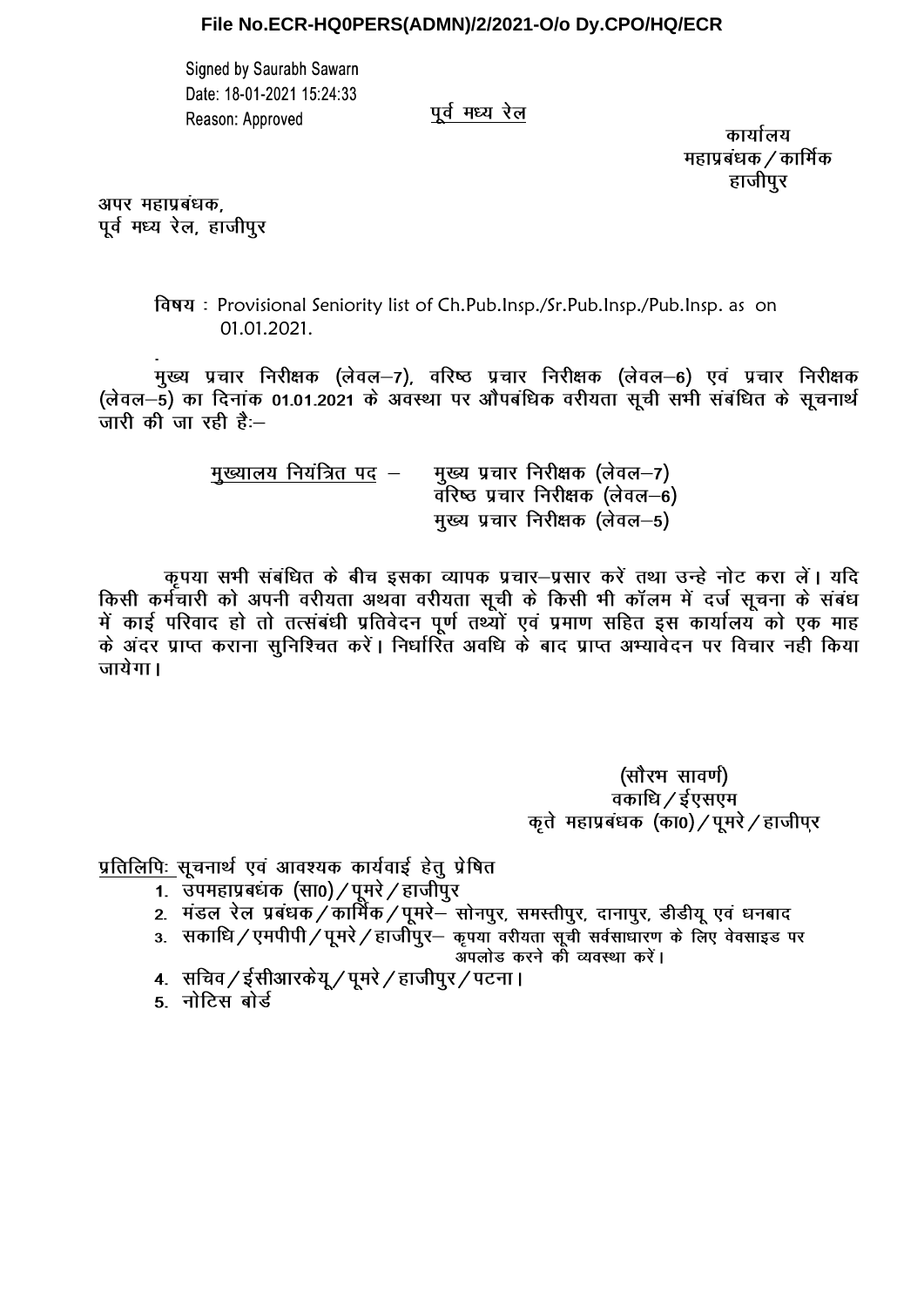## **File No.ECR-HQ0PERS(ADMN)/2/2021-O/o Dy.CPO/HQ/ECR**

|              | Seniority List Of Sr. Publicity Insp.(Administration Department) As on 01.01.2021 |                         |                  |                  |             |                     |                              |            |            |                                                          |                                         |                   |                |
|--------------|-----------------------------------------------------------------------------------|-------------------------|------------------|------------------|-------------|---------------------|------------------------------|------------|------------|----------------------------------------------------------|-----------------------------------------|-------------------|----------------|
| Unit-Hajipur |                                                                                   |                         |                  |                  | Department- |                     | Administration               |            |            |                                                          |                                         |                   |                |
|              |                                                                                   |                         | Sanction strngth |                  |             |                     |                              |            |            |                                                          |                                         |                   |                |
| Designation  |                                                                                   | Pay Band & Grade Pay    |                  | Per              | Temp/W/C    | Total               | New Pay Level                |            |            |                                                          |                                         |                   |                |
|              | 9300-34800 + 4200<br>Sr. Pub. Insp.                                               |                         |                  | 3                | 0           | 3                   | Level-6                      |            |            |                                                          |                                         |                   |                |
|              |                                                                                   |                         |                  |                  | Total       | 3                   |                              |            |            |                                                          |                                         |                   |                |
|              |                                                                                   |                         |                  |                  |             |                     |                              |            |            |                                                          |                                         |                   |                |
| S.N          | Name of<br><b>Employee</b>                                                        | Father's<br>Name/ S/Sri | Community        | Designat<br>ion  | PF No.      | Place of<br>Posting | Educational<br>Qualification | <b>DOB</b> | <b>DOA</b> | Date of entry<br>in previous<br>grade <i>i.e</i><br>2800 | Date of<br>entry in<br>Present<br>Grade | Seniority<br>Date | <b>Remarks</b> |
|              |                                                                                   | 3                       | 4                | 5                | 6           |                     | 8                            | 9          | 10         | 11                                                       | 12                                      | 13                | 14             |
|              | Smt. Shashi<br>Srivastava                                                         | S.S.Srivastava          | UR               | Sr.Pub.<br>Insp. | 27116000135 | HQ/HJP              | M.A                          | 01.07.1980 | 03.02.2006 | 22.09.2017                                               | 22.09.2019                              | 22.09.2019        |                |
|              | Santosh Kumar<br><b>Singh</b>                                                     | Lt.<br>H.N.Singh        | UR               | Sr.Pub.<br>lnsp. | 27510338962 | HQ/HJP              | M.A                          | 16.12.1977 | 29.05.2002 | 22.09.2017                                               | 13.10.2019                              | 13.10.2019        |                |

|              | Seniority List Of Publicity Insp. (Administration Department) As on 01.01.2020 |                                |           |                 |                  |                     |                              |                |            |                                           |                                         |                   |         |
|--------------|--------------------------------------------------------------------------------|--------------------------------|-----------|-----------------|------------------|---------------------|------------------------------|----------------|------------|-------------------------------------------|-----------------------------------------|-------------------|---------|
| Unit-Hajipur |                                                                                |                                |           |                 |                  |                     | Department-                  | Administration |            |                                           |                                         |                   |         |
|              |                                                                                |                                |           |                 | Sanction strngth |                     |                              |                |            |                                           |                                         |                   |         |
| Designation  |                                                                                | <b>Old Pay Scale</b>           |           | Per             | Temp/W/C         | Total               | New Pay Level                |                |            |                                           |                                         |                   |         |
| Pub. Insp.   |                                                                                | IP.B. 5200-20200               |           |                 | 0                |                     | Level- 5                     |                |            |                                           |                                         |                   |         |
| G.P. 2800    |                                                                                |                                |           | Total           |                  |                     |                              |                |            |                                           |                                         |                   |         |
|              |                                                                                |                                |           |                 |                  |                     |                              |                |            |                                           |                                         |                   |         |
| S.N          | Name of<br><b>Employee</b>                                                     | <b>Father's</b><br>Name/ S/Sri | Community | Designat<br>ion | PF No.           | Place of<br>Posting | Educational<br>Qualification | <b>DOB</b>     | <b>DOA</b> | Date of entry<br>in previous<br>grade i.e | Date of<br>entry in<br>Present<br>Grade | Seniority<br>Date | Remarks |
|              | ົ                                                                              |                                | 4         | 5               | 6                | 7                   | 8                            | 9              | 10         | 11                                        | $12 \,$                                 | 13                | 14      |
|              | Subodh Kumar<br>Thakur                                                         | Satrughan<br>Thakur            | UR        | Pub.<br>Insp.   | 50714503354      | DRM/SEE             | B.A                          | 20.12.1980     | 03.08.2007 | 03.08.2007                                | 22.11.2019                              | 11.12.2019        |         |